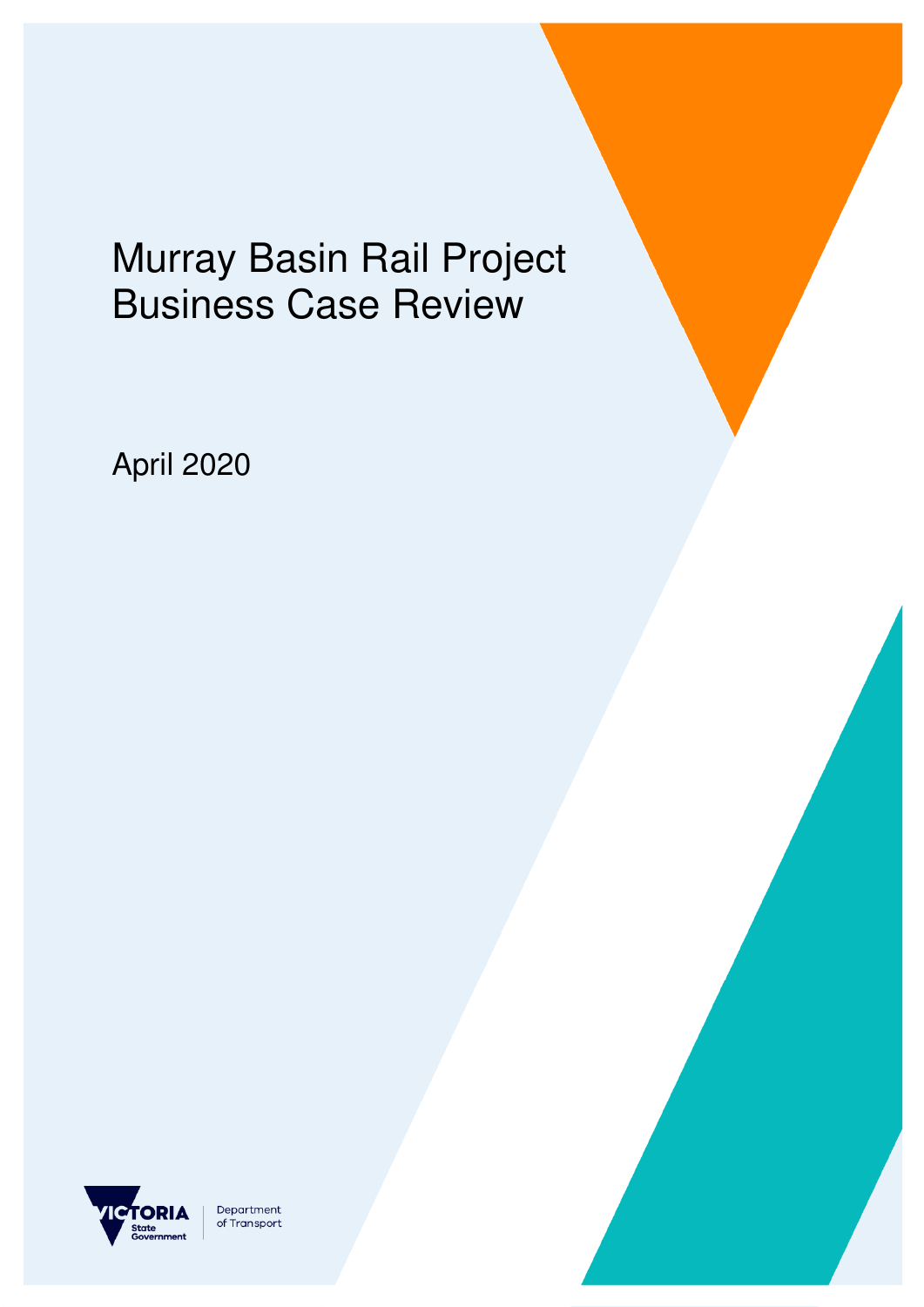## Executive Summary

#### **Introduction**

In 2015, The Victorian Government committed to delivering the Murray Basin Rail Project (MBRP). The MBRP sought to upgrade the entire Murray Basin freight rail network (Network) by converting it from broad to standard gauge and increasing train axle load (TAL) capacity from 19 to 21 tonnes.

The justification for the MBRP was set out in a detailed Business Case (Original Business Case) prepared by the Department of Economic Development, Jobs, Transport and Resources (DEDJTR) in 2014/15.

In June 2019, the Minister for Transport Infrastructure paused further delivery of MBRP due to significant challenges during its delivery. The Department of Transport (DoT) was subsequently tasked with undertaking a review of the Original Business Case and providing recommendations on the scope, cost and timeframes of any further investment in the MBRP.

This document sets out the findings of the review of the Original Business Case (the Review) and provides justification for further investment in the MBRP.

#### **Background**

The Murray Basin region covers the North West of Victoria, extending into New South Wales and South Australia. The Victorian portion of the region is bounded by Mildura in the north, Horsham in the South, Murrayville in the west and Swan Hill in the east.

The Murray Basin region is a nationally important producer of grain, mineral sands, fruit, vegetables and wine. Much of this product is exported via the Victorian ports of Portland, Geelong and Melbourne and is transported to port via the region's road and rail networks.

The Murray Basin freight rail network, is part of the Victoria's intrastate freight network and comprises:

- **Yelta Line**: 406km of single-track mainline from Yelta to Maryborough;
- **Murrayville to Ouyen branch line**: 109km of single track connecting Murrayville to Ouyen on the Yelta Line;
- **Maryborough to Ararat line**: 87km of single track connecting the Yelta Line at Maryborough to the ARTC Interstate network at Ararat;
- **Sea Lake line:** 140km of single track connecting Sea Lake to Korong Vale and then a further 72km to Dunolly, which is located on the Yelta Line;
- **Manangatang line:** 175km of single-track connecting Manangatang to Korong Vale (and then a further 72km to Dunolly); and
- **Maryborough to Gheringhap:** 140km of single-track connecting Maryborough to the ARTC interstate network at Gheringhap to access the ports of Geelong and Melbourne.

The MBRP sought to upgrade the entire Murray Basin Network by converting it from broad to standard gauge and increasing train axle load capacity from 19 to 21 tonnes. The MBRP was expected to be completed by 2019 for an investment of \$440m.

By 31 December 2019, Stage 1 of the MBRP had been fully delivered and most of the Stage 2 had been delivered. The project has faced significant challenges during its delivery, leading to additional scope and increased costs that have put significant pressure on the \$440m budget. Stages 3 and 4 have not commenced and have been paused subject to the findings of this Review and Government approval to proceed.

Figure 1 illustrates the Network prior to commencement of the MBRP and at the end of 2019 following the delivery of Stages 1 and 2.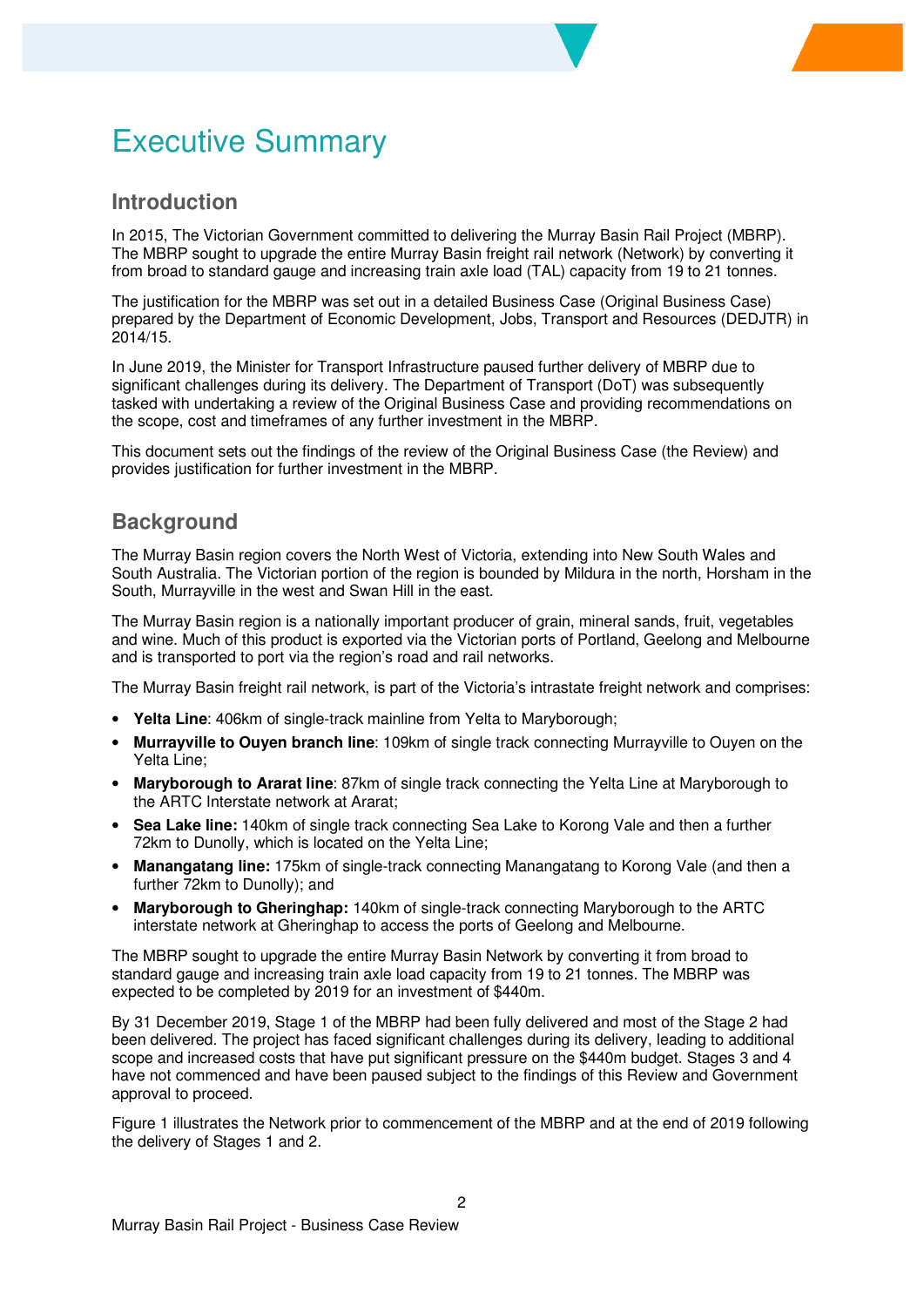



#### **Investment need**

The Original Business Case identified three problems that were to be addressed by the MBRP:

- Problem 1: Restricted Access to Victorian Ports is undermining international competitiveness
- Problem 2: poor performance of the rail network is increasing costs to business
- Problem 3: Growing road freight movements are reducing community amenity

Delivery of Stage 2 of the MBRP ensures that the Network now provides a standard gauge connection from Yelta to the Port of Portland (via ARTC's network). This has allowed Murray Basin (on the newly standardised Yelta line) freight access to the Port of Portland for the first time, to potentially cater for the increased volumes of mineral sands expected over next 15 years. Additionally, the current broad-gauge lines to Sea Lake and Manangatang transport mostly grain and prefer to send this to Geelong and Melbourne because of superior grain handling facilities at these sites.

Performance issues remain with the current Network. A number of these issues remain due to the decision to pause further work on the MBRP, leaving the Network in a configuration state that was not intended to be permanent. These issues are resulting in reduced capacity, increased journey times and increased costs for operators and producers.

The mode share of freight transported from the Murray Basin has continued to shift from rail to road over the past 5 years. Some of this mode shift may have been driven by the disruption caused by the delivery of the MBRP. This shift from rail to road has continued to have a detrimental impact on the condition of roads and the safety and amenity of regional communities.

Table 1 identifies the updated problems that need to be addressed by any future investment in the MBRP.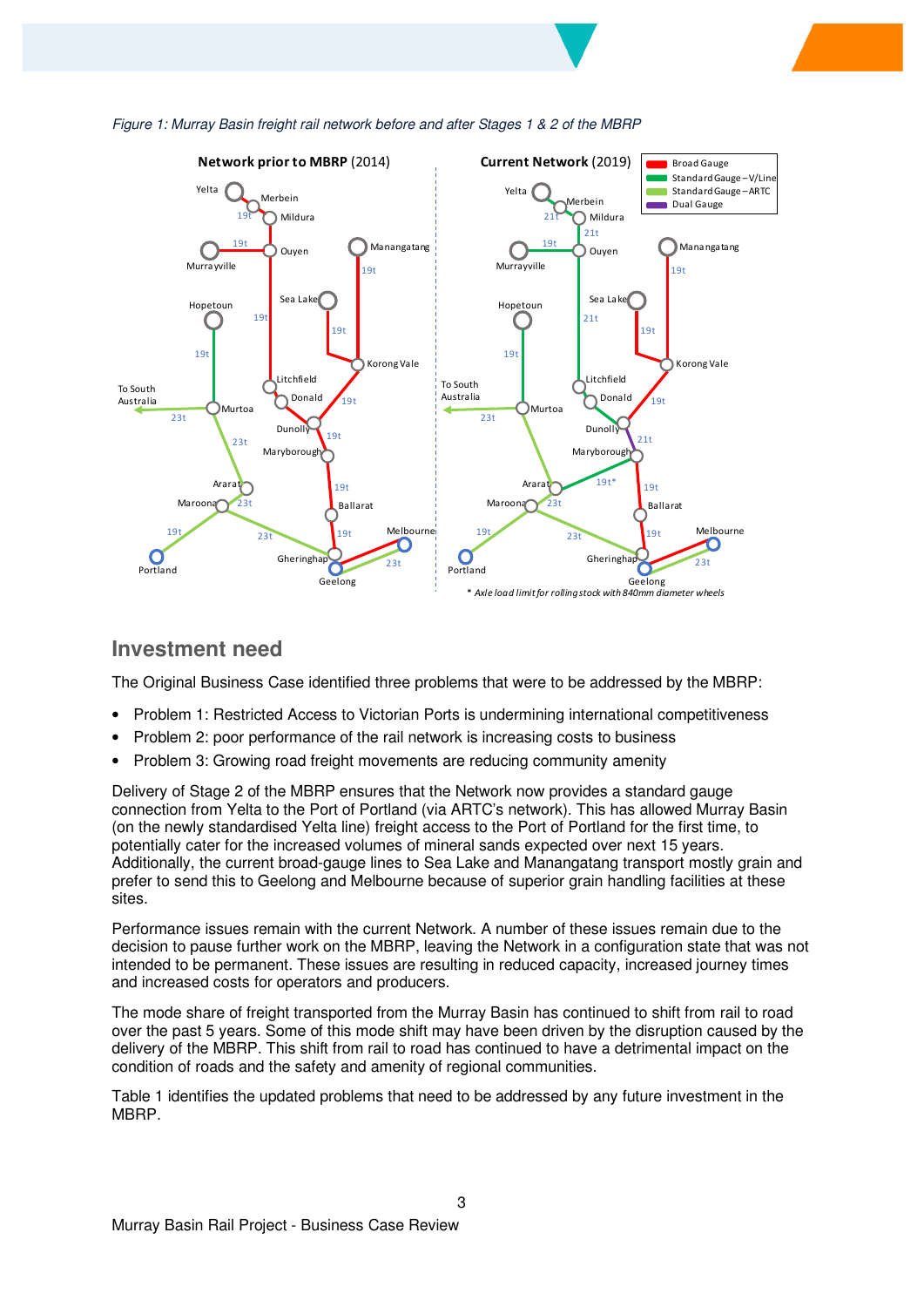#### Table 1: Summary of the rationale for revising the MBRP problems and ILM

| <b>Original ILM Problem</b>                                                                              | <b>Revised ILM Problem</b>                                                                                                              |
|----------------------------------------------------------------------------------------------------------|-----------------------------------------------------------------------------------------------------------------------------------------|
| Restricted access to Victorian ports is<br>undermining international competitiveness of<br>bulk products | No longer a driver.                                                                                                                     |
| Poor performance of the Network is increasing<br>costs to business                                       | Unresolved performance issues on the Murray<br>Basin Network results in suboptimal and costly<br>industry operations reliant on rail.   |
| Growing road freight movements are reducing<br>community amenity                                         | Growing conflict between road and freight<br>movements and local communities contribute to<br>unsafe and unappealing unban environments |

#### **Benefits that further investment would bring**

DoT have undertaken a formal process to review and revise the Investment Logic Map and Benefits Management Plan that supported the Original Business Case. The purpose of this review was to ensure that the ILM reflected current Government policy and the insights gained from delivery of Stages 1 & 2 of the MBRP.

The benefits identified in the Original Business Case were as follows:

- 1. Reduced costs for industry and reduced burden for Government
- 2. Increased private investment **in the same in the same in the same in the same in the same in the same in the same in the same in the same in the same in the same in the same in the same in the same in the same in the sa**
- 3. Improved efficiency and safety of the road network

Following the outcomes of the ILM review, the expected benefits from future investment in the Network have been revised as follows:

- 1. A more competitive Victorian freight industry
- 2. A safer, more efficient road network
- 3. Protection of public and environmental health

#### **Recommended strategic response to the problems**

The Original Business Case identified and assessed four high-level strategic options:

- 1. **Strategic Option A: Producer Focus** boosting producer output and efficiency, by investing in technology and systems research that can lead to improved productivity.
- 2. **Strategic Option B: Maintenance Focus** improving the condition of the Network through remediation and maintenance so that it functions to required operating standards
- 3. **Strategic Option C: Network Infrastructure Focus** improving freight network connections and enabling more efficient access to Victoria's ports through complete rail standardisation of the Network.
- **4. Strategic Option D: Existing Infrastructure Focus optimising the capacity and performance of** the current 2019 Network, particularly the Yelta Line, but without converting the remaining broadgauge lines to standard gauge

The Original Business Case recommended that Strategic Option C was most likely to deliver the benefits sought from the MBRP.

As part of this Review, the strategic options have been re-evaluated to consider the revised problems, benefits and project challenges. The key conclusions of this re-evaluation are that:

• **The relative percentage of full benefit to be delivered by Options C & D is closer**: because Option D is now an enhanced version of the Original Business Case option, with upgraded axle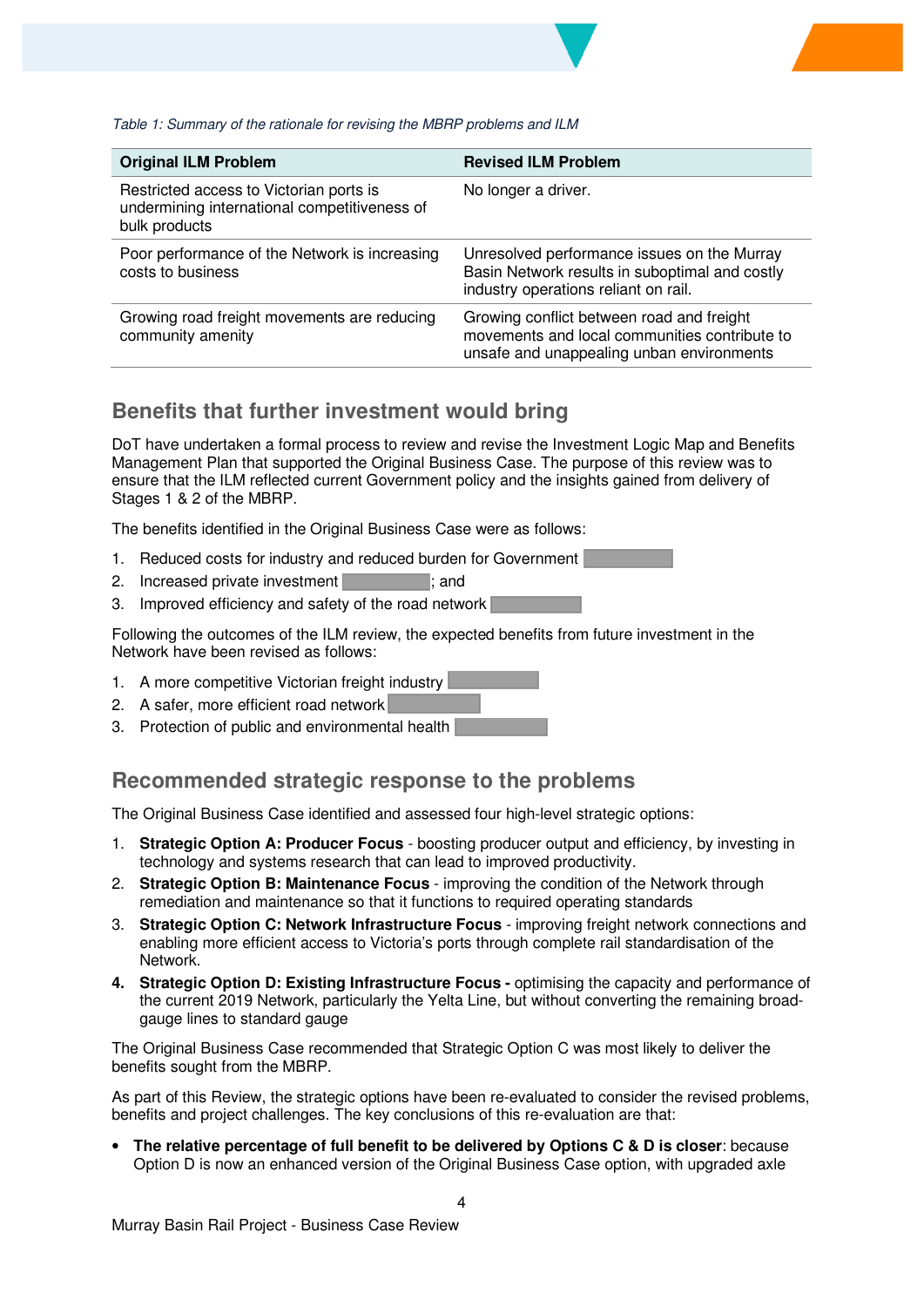load capacity and connection to the port of Portland and the capacity to deliver 49 paths per week (subject to further investment).

- **EXECUTE:** The capital investment required for Option C **interest and C** : due to cost escalation and the need to manage conflicts through the Ballarat corridor. This dramatically reduces the benefit cost ratio of Option C.
- x **Time required for the delivery of benefits from Option C has increased**: due to a greater understanding of the timeframes required to deliver the significant capital works.
- x **The risks of benefit delivery for Option D have been downgraded**: because it is an enhanced version of the Original Business Case option and due to the insights gained from delivery of Stages 1 & 2 of the MBRP.
- **The disbenefits of Option C have increased**: due to the increased potential for conflict with current and future passenger services on the Gheringhap to Ballarat section and through the Ballarat Corridor.

Accordingly, it is recommended that future investment in the MBRP should be based on Option D, Existing Infrastructure Focus. The key element of this recommendation is that no further standardisation of the Network can be justified because:

- 1. the costs of further standardisation are significantly greater than forecast in the Original Business Case; and
- 2. the anticipated benefits from standardisation can largely be achieved by enhancing the existing standard and broad-gauge Network.

This recommendation forms the basis for identifying, developing and addressing the Project Options.

While the review finds that at this stage it is not cost effective to standardise the Manangatang and Sea Lake lines and to deliver the Freight Passenger Rail Separation Project, the Department of Transport will continue to assess the need for these works into the future as part of its ongoing network planning processes.

#### **Preferred project scope**

The key elements of the Existing Infrastructure Focus recommendation are:

- Further standardisation of the Network cannot be justified on a value for money basis;
- Existing train routing, via Ararat for standard gauge services and Ballarat for broad-gauge services, should be maintained; and
- Future investment should deliver improvements to the performance and reliability of the current Network and where possible achieve the capacity outcomes originally promised to Industry.

To determine the recommended scope to close-out the MBRP a three-stage assessment approach was undertaken consisting of a rapid assessment, detailed assessment and a final assessment. As part of the initial Rapid Assessment, 21 potential scope items were identified. Each scope item was identified because it had the potential to improve the performance, resilience and capacity of the current Network. Four scope items were set aside as result of the Detailed Review stage. The Final Assessment consisted of an evaluation of each of remaining 17 scope items against three primary criteria: (1) Alignment with Project Benefits, (2) Project outcomes, (3) Project impacts.

An economic appraisal of the Final Assessment scope items was undertaken consistent with Australian Transport Assessment and Planning (ATAP) Guidelines. To facilitate this process the scope items were grouped into four Options (A, B, C and D) and compared with a Base Case. Scope items were grouped to facilitate a meaningful comparison of costs and benefits and to align with the proposed delivery packages. A Minimum Scope option was also identified and assessed. This minimum scope was a subset of Option A, that was deliverable with the available project funding allocation. Each progressive Option requires the previous tranche to be fully funded and completed for benefits to be maximised.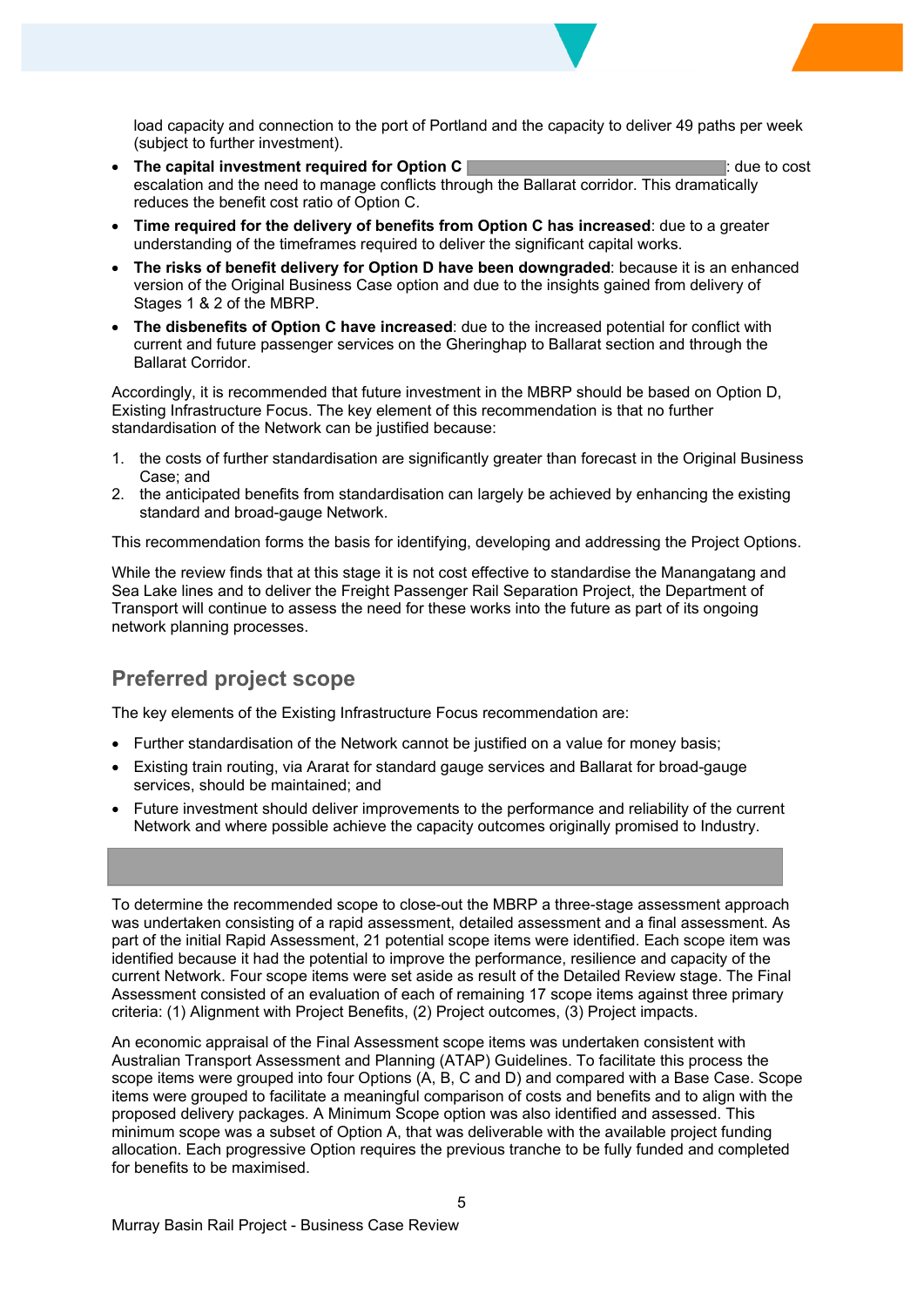Using the multi criteria analysis the project options were prioritised as set out in Table 2

Table 2: Prioritised scope items

| <b>Priority</b> |                                                            |                                                                                            | <b>Scope</b>                                                                           | <b>Cuml Costs</b><br>(SM) |
|-----------------|------------------------------------------------------------|--------------------------------------------------------------------------------------------|----------------------------------------------------------------------------------------|---------------------------|
| Minimum Scope   |                                                            |                                                                                            | Business Case development and<br>sleeper storage costs                                 |                           |
|                 | Minimum Scope<br>1                                         |                                                                                            | Ararat Junction: complete signalling<br>works                                          |                           |
|                 |                                                            | Ararat to Maryborough - re-rail 88km<br>of track                                           |                                                                                        |                           |
| Option A        | $\overline{c}$                                             | Complete<br>outstanding MBRP<br>Stage 2 works and<br>provide speed and<br>loading benefits | Maryborough Yard: complete<br>signalling works                                         |                           |
| Option B        |                                                            | Provide the capacity<br>expected from<br><b>MBRP</b>                                       | Passing loops to enable:<br>1200m passing opportunities on SG                          |                           |
|                 |                                                            |                                                                                            | • Passing opportunities on BG                                                          |                           |
|                 | 3                                                          |                                                                                            | Better interface with ARTC network                                                     |                           |
|                 |                                                            |                                                                                            | Review and implement ETO <sup>1</sup>                                                  |                           |
|                 |                                                            |                                                                                            | Development of DTPOS                                                                   |                           |
| Option C        | Provide capacity for<br>horticulture export<br>4<br>growth |                                                                                            | Merbein siding extension                                                               |                           |
|                 |                                                            | Reinstate Road 2 at Donald Yard                                                            |                                                                                        |                           |
| Option          | 5                                                          | Improve operations                                                                         | Dunolly junction - Replace gauge<br>splitters with turnouts and re-signal              |                           |
|                 | (capital)                                                  | Re-signal Ouyen yard                                                                       |                                                                                        |                           |
|                 | 6                                                          | Remove speed<br>restrictions on BG<br><b>Network</b>                                       | Re-sleeper sections of Dunolly to Sea<br>Lake & Manangatang to maintain line<br>speed. |                           |
|                 | Reduce journey<br>times                                    | Re-sleeper sections of Yelta Line with<br>existing concrete sleepers                       |                                                                                        |                           |
|                 |                                                            | Ouyen to Murrayville -Re-sleeper & rail<br>adjustment (109km)                              |                                                                                        |                           |
|                 | 8                                                          | Reduce freight<br>operating costs                                                          | Donald Yard - mobile refuelling point<br>with capture and treatment of spills          |                           |
|                 | 9                                                          | Enable heavier locos                                                                       | Structures assessment to enable 134T<br>locomotives <sup>2</sup>                       |                           |
|                 |                                                            | <b>Total</b>                                                                               |                                                                                        |                           |

<sup>&</sup>lt;sup>1</sup> Contingent on the delivery of Electronic Train Orders for the Bendigo corridor

 $2$  This includes an assessment of re-railing Merbein to Mildura to replace 80 lb legacy rail identified as item (2) in Table 17.